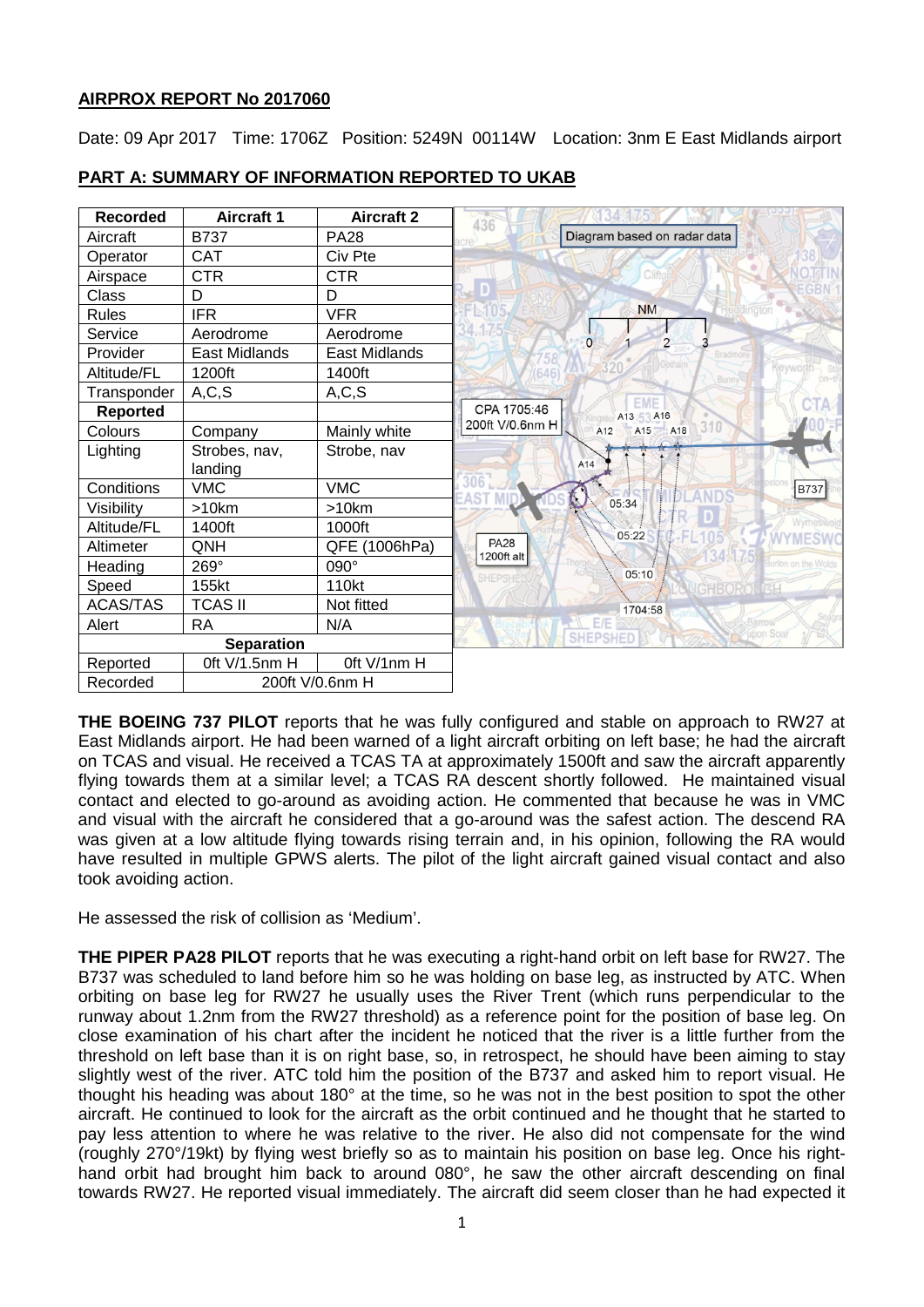to be, but it did not seem dangerously close, so he took no evasive action other than to continue his right-hand orbit, which would take him further from the B737 as it passed him on final. At some point after the B737 had passed him (he thought about 0.5nm from the runway threshold) he heard the B737 pilot notify ATC that they were going around. ATC gave him clearance to report final for RW27.

He assessed the risk of collision as 'Low'.

**THE EAST MIDLANDS AERODROME CONTROLLER** reports that the PA28 pilot was transferred from Radar for a VFR join from the south. On first contact he was instructed to join and hold on left base because there was an inbound aircraft for the ILS at approximately 10nm (the B737). Shortly after the B737 pilot made contact he was cleared to land, along with Traffic Information that the PA28 pilot would be holding on left base. The PA28 pilot, on reaching left base, carried out 1 right-hand orbit and rolled out. Meanwhile the B737 was on final at approximately 5-6nm. The PA28 pilot drifted closer to final approach track, still in a right-hand orbit. At this point he asked the PA28 pilot if he was visual with the B737 on about a 5nm final. He reported negative. He believed that they were at a similar level and the B737 pilot informed him that he had received an RA and he acknowledged the call. The PA28 reported visual with the B737. The B737 pilot informed him that he was going around. He told the Radar controller that the B737 pilot was going around due to an RA. The PA28 pilot was then told to report final No1 and informed of wake turbulence criteria against the B737. He asked to be removed from the position when the PA28 had landed and staffing would permit a change.

## **Factual Background**

The weather at East Midlands was recorded as follows:

EGNX 091650Z 26019KT CAVOK 21/08 Q1016=

East Midlands airport elevation is 306ft.

SERA<sup>[1](#page-1-0)</sup> states that:

*'An aircraft operated on or in the vicinity of an aerodrome shall make all turns to the left, when approaching for landing, unless otherwise indicated, or instructed by ATC.'*

# **Analysis and Investigation**

# **CAA ATSI**

ATSI had access to reports from the pilots of the B737 and the PA28, and the air traffic controller involved. The local unit investigation was obtained and the local area radar and radio recordings were also reviewed. Screenshots produced in this report are provided using recordings of the Prestwick MRT Radar. Levels indicated are in altitudes. All times UTC.

The B737 (SSR code 7447) was an IFR flight routeing to East Midlands. The pilot was in receipt of an Aerodrome Control Service from East Midlands Tower. The PA28 (SSR code 4556) was a VFR flight to East Midlands. The pilot was also in receipt of an Aerodrome Control Service from East Midlands Tower.

At 1649:39 the PA28 pilot first called East Midlands Approach when overhead Market Harborough to request joining instructions inbound to East Midlands. He was allocated an SSR code of 4556 and requested to report approaching the southern Control Zone (CTR) boundary.

At 1657:10 the Radar controller issued a joining clearance for the PA28 pilot, instructing him to remain east of the M1 motorway and to report entering the CTR.

<span id="page-1-0"></span> $<sup>1</sup>$  SFRA 3225.</sup>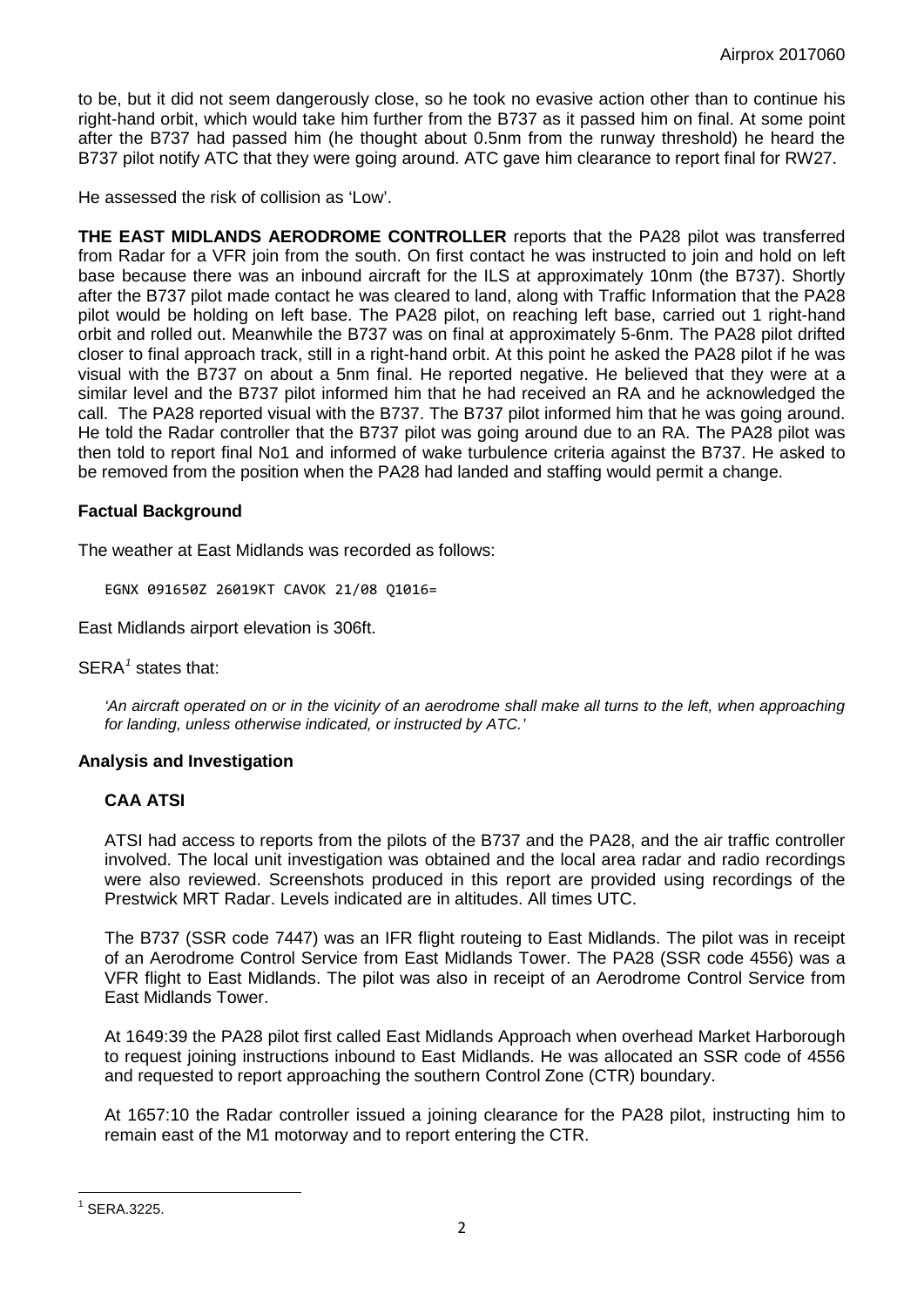At 1659:52 the Radar controller descended the B737 pilot to 3000ft and advised that they were 21nm from touchdown.

At 1702:15 (Figure 1) the PA28 pilot was transferred to the East Midlands Tower frequency. The controller had been vectoring the B737 pilot for an ILS approach to RW27 and transferred the B737 to East Midlands Tower a short time later.



Figure 1 - 1702:15.

At 1702:35 the Aerodrome controller instructed the PA28 pilot to hold on left base.



The B737 pilot reported established on the localiser for RW27 at 1703:17 (Figure 2).

Figure 2 – 1703:17.

At 1703:24 the Aerodrome controller cleared the B737 pilot to land and issued specific Traffic Information about a light aircraft orbiting on left base (referring to the PA28). The B737 pilot acknowledged the Traffic Information.

At 1704:12 (Figure 3), the controller advised the PA28 pilot that the traffic they were looking for was a B737 on approximately a 5nm final. The PA28 pilot acknowledged the call.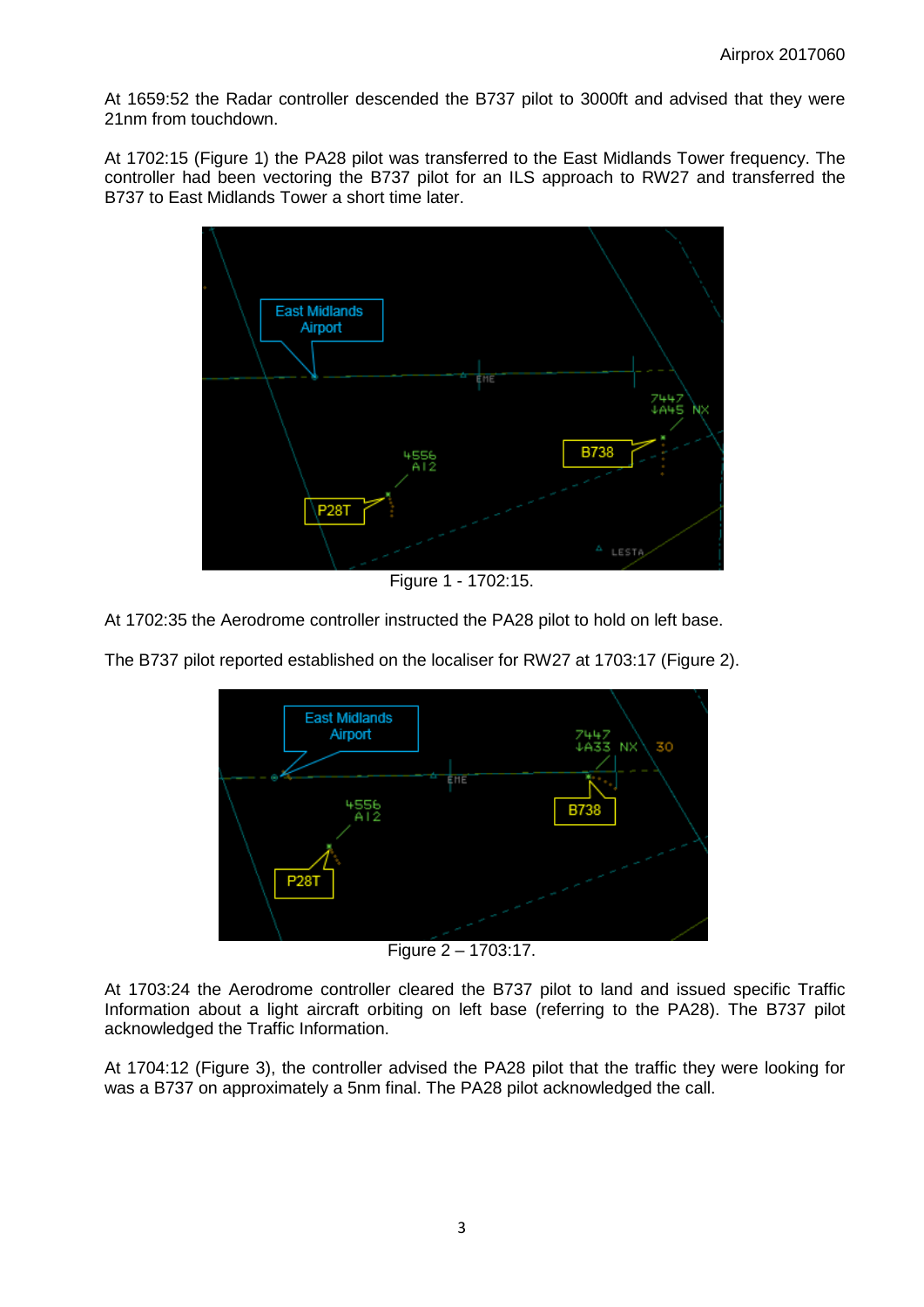

Figure 3 – 1704:12.

At 1705:28 (Figure 4), the controller asked the PA28 pilot if they were visual with the B737 and to confirm that they were still in the orbit. There was 1.4nm horizontal and 200ft vertical between the two aircraft at this time. As the PA28 pilot continued in the orbit the aircraft appeared to continue eastbound before the pilot confirmed they were visual with the B737.



Figure 4 – 1705:28.

CPA occurred at 1705:46 (Figure 5), with a lateral distance of 0.6nm and a vertical distance of 200ft.



Figure 5 – 1705:46.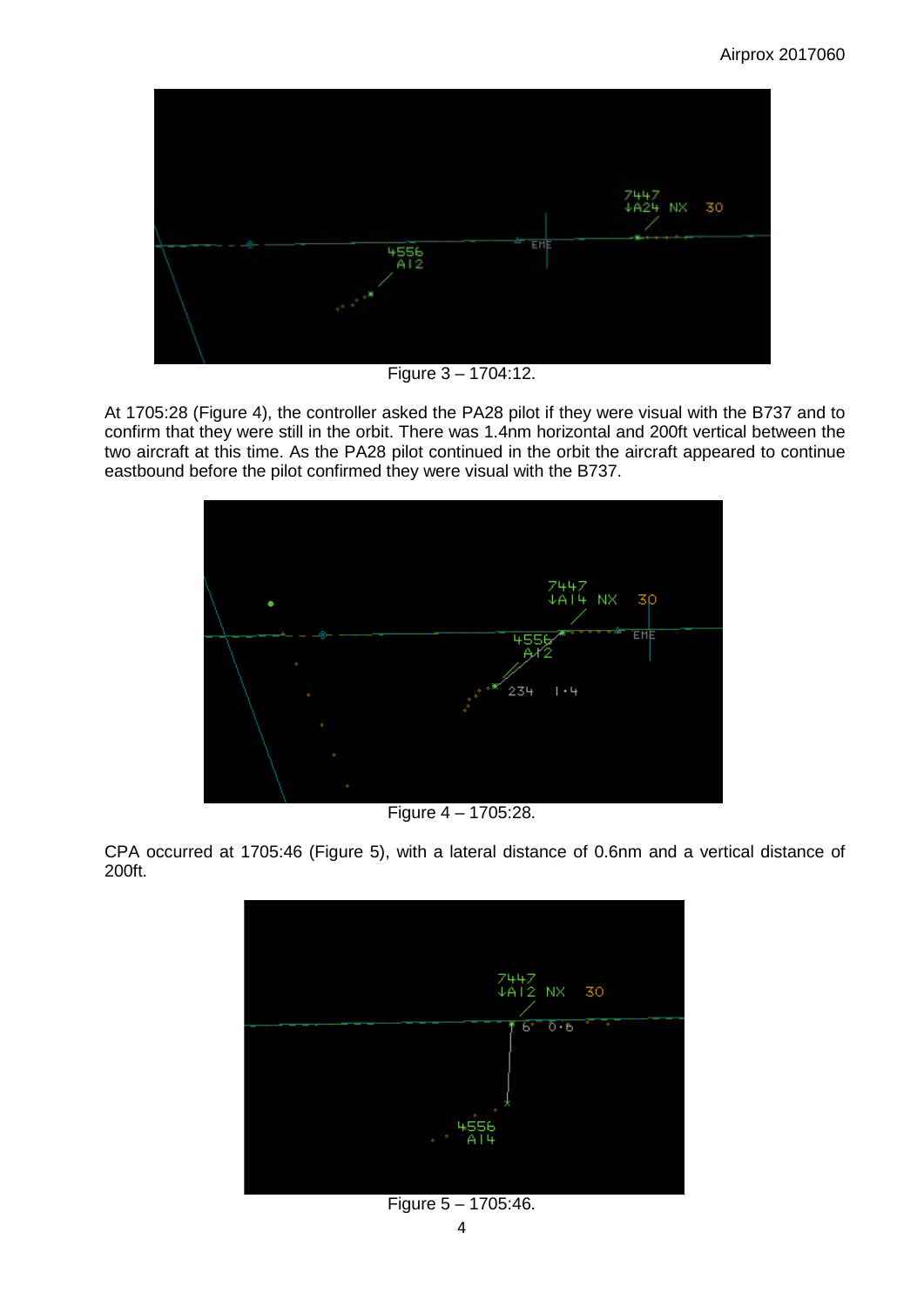A few seconds after CPA (which occurred whilst the PA28 pilot was replying to the controller about sighting the B737), the B737 pilot reported a TCAS RA and executed a missed approach. When the B737 pilot was transferred back to the approach frequency he indicated that he would be filing an Airprox.

The East Midlands Aerodrome controller was providing an Aerodrome Control Service in Class D airspace. There is no requirement to separate VFR and IFR aircraft but Traffic Information shall be passed both generically (to enable aircraft to position with other aircraft), and specifically (appropriate to their stage of flight and the risk of collision). The controller issued specific Traffic Information to the inbound B737 pilot about a light aircraft holding on base leg, and specific Traffic Information to the PA28 pilot about the B737.

Radar analysis of the PA28 pilot's orbits reveal that prior to commencing the second orbit, the PA28 appeared to continue downwind on a slightly converging track with the opposite direction B737 on final approach. The controller appeared to notice this, and confirmed with the pilot that they were still orbiting. There was a strong westerly wind at the time.

The flight crew of the B737 reported receiving the Traffic Information and observed the light aircraft both on TCAS and visually. However, as they reached 1400ft, the other aircraft appeared to be flying towards them which triggered a TCAS RA to which the crew responded by initiating a go-around. Although the crew received an RA descent they continued with the go-around as they considered this the preferred option as they were relatively close to the ground.

#### **UKAB Secretariat**

The B737 and PA28 pilots shared an equal responsibility for collision avoidance and not to operate in such proximity to other aircraft as to create a collision hazard<sup>[2](#page-4-0)</sup>. An aircraft operated on or in the vicinity of an aerodrome shall conform with or avoid the pattern of traffic formed by other aircraft in operation $3$ .

The UK AIP<sup>[4](#page-4-2)</sup> states the Air Traffic Control responsibilities for separation in Class D Controlled Airspace. For IFR flights: *'Separation [is] provided between all IFR flights by ATC. Traffic information [is] provided on VFR flights and traffic avoidance advice on request.'* For VFR flights: *'ATC separation [is] not provided. Traffic information [is] provided on IFR flights and other VFR flights; traffic avoidance advice on request'.*

These requirements are also stated in the Manual of Air Traffic Services Part  $1<sup>5</sup>$  $1<sup>5</sup>$  $1<sup>5</sup>$ , which additionally states: *'However, ATC has a responsibility to prevent collisions between known flights and to maintain a safe, orderly and expeditious flow of traffic. This objective is met by passing sufficient traffic information and instructions to assist pilots to 'see and avoid' each other.'*

With regard to TCAS, the UK AIP<sup>[6](#page-4-4)</sup> states: *'In the event that an RA is issued, Flight Crews shall: (a) Respond immediately and manoeuvre as indicated by the ACAS unless doing so would jeopardise the safety of the aircraft.'*

#### **Summary**

An Airprox was reported when a B737 and a PA28 flew into proximity in Class D airspace in the East Midlands CTR at 1706 on Sunday 9<sup>th</sup> April 2017. Both pilots were inbound to East Midlands airport in receipt of an Aerodrome Control service. They were both operating in VMC, the B737 under IFR and the PA28 VFR. Whilst the PA28 was orbiting on base leg, the B737 pilot received a TCAS RA on the

SERA.3205 Proximity.

<span id="page-4-1"></span><span id="page-4-0"></span><sup>&</sup>lt;sup>3</sup> SERA.3225 Operation on and in the Vicinity of an Aerodrome.<br>  $^4$  ENR 1.4-5, Paragraph 2.4.<br>  $^5$  Section 1, Chapter 1, Paragraph 3.<br>  $^6$  ENR 1.1-18, Paragraph 3.5.6.4.

<span id="page-4-2"></span>

<span id="page-4-3"></span>

<span id="page-4-4"></span>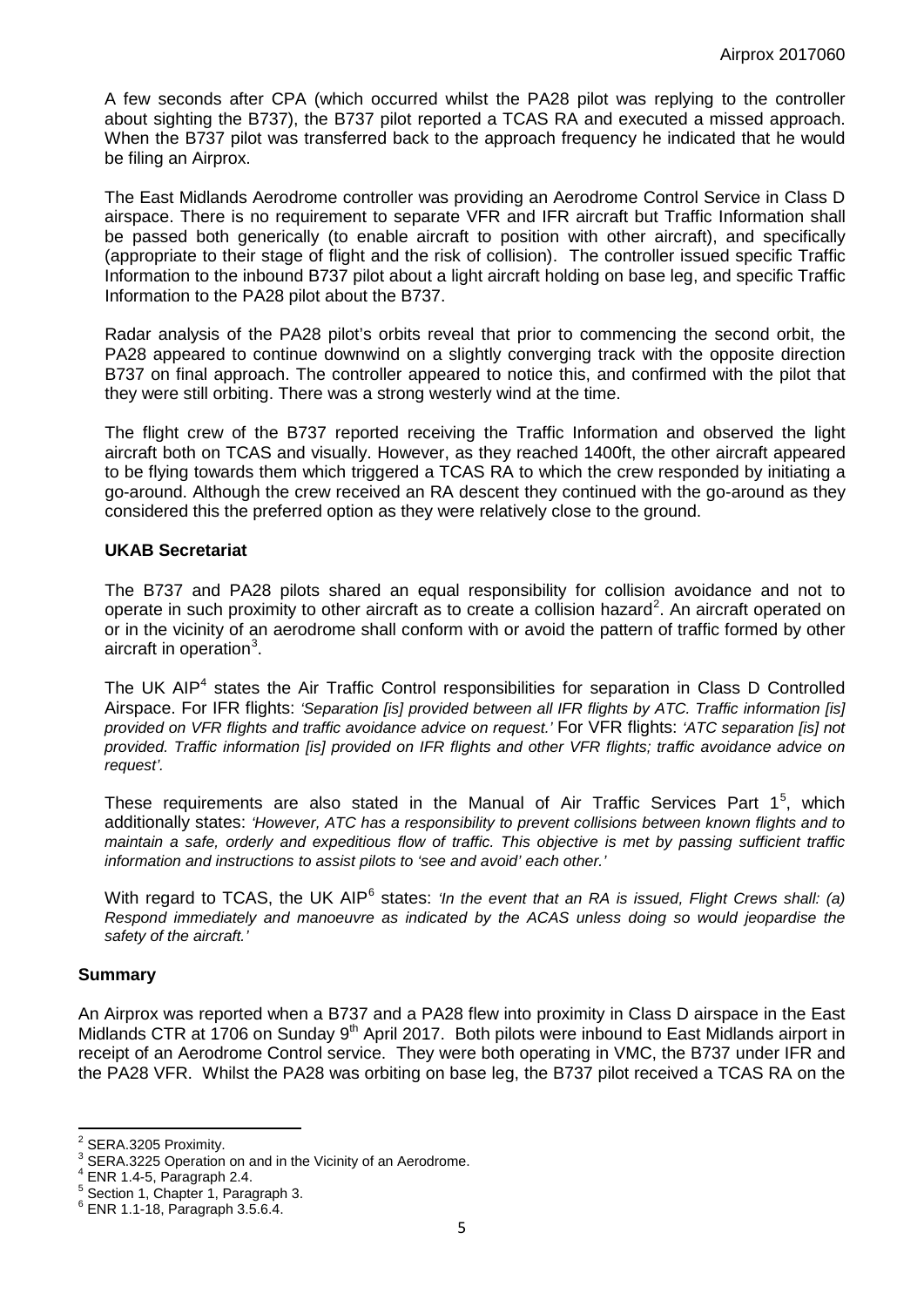PA28 and decided to carry out a go-around. ATC had provided Traffic Information to both pilots. The minimum separation was recorded as 0.6nm horizontally and 200ft vertically.

### **PART B: SUMMARY OF THE BOARD'S DISCUSSIONS**

Information available included reports from both pilots, the controller concerned, radar recordings and reports from the appropriate ATC and operating authorities.

The Board first noted that both aircraft were inbound to East Midlands airport, the B737 pilot on an IFR flight on the RW27 ILS and the PA28 pilot flying in accordance with VFR. The Aerodrome controller had instructed the PA28 pilot, who was inbound from the south, to hold on base leg for RW27 but no direction of turn was specified. Shortly afterwards, the B737 pilot, after transfer from Radar, reported established on the ILS and was cleared to land. Specific Traffic Information was issued about the PA28 orbiting on left base, and the PA28 pilot was informed about the B737: the Board noted that the controller had supplied appropriate Traffic Information to both pilots. Notwithstanding, Board members wondered whether the controller should have exercised more positive control of the PA28 rather than just instructing the pilot to hold on left base, a position which was open to the pilot's interpretation. The ATSI advisor explained that it had not been possible for the controller to instruct the PA28 pilot to hold at the end of the downwind leg, a recognised position for carrying out orbits, because he had been approaching from the south direct to base leg.

The Board then discussed the actions of the PA28 pilot. The Board noted that he had commenced orbiting to the right, which was not in compliance with SERA rules which required all turns to be made to the left unless authorised by ATC. Some members thought that if he had carried out a left-hand orbit then it might have taken him initially closer to final approach. Others commented that whilst this may have been the case, he would at least have been travelling away from the B737 and so TCAS would likely not have generated the RA (and the B737 would probably also have descended below the TCAS RA inhibit altitude if the PA28 was closer to the airfield). The Board noted that the radar recordings showed that, having completed his first orbit, the PA28 pilot appeared to roll out and continue downwind on a slightly converging track with the B737; members opined that it was this rollout which probably resulted in the TCAS RA.

For his part, the Board noted that the B737 pilot had received a TCAS RA descent but had carried out a missed approach instead. The Board wondered if this was an appropriate action to take given that TCAS RAs should always be followed as directed unless the pilot thinks that the safety of his aircraft may be jeopardised. Civil Airline Pilot members, who fly various types of airliners, reported differences in their various company procedures following receipt of a TCAS RA descent on final approach. There were various boundaries for when to comply with an RA: one airline stipulates that descent could be made to 900ft before carrying out a missed approach; another that a missed approach should be carried out dependent on the stage of approach; and another that, with undercarriage selected down on final approach, a missed approach would always be carried out after receiving a TCAS RA. Recognising the concerns about unstable approaches, descent below glidepath when on short final, and potential for receipt of a GPWS warning that might result in a highpower manoeuvre, the Board were surprised at the disparity of the various airline procedures.

The Board then turned its attention to the cause and risk of the Airprox. After significant debate about the choice of position of the PA28 hold, the PA28 turn direction, and the role of ATC, the Board eventually agreed that the Airprox was best described as being caused because the PA28 pilot had flown close enough to the B737 to cause a TCAS RA. The Board discussed whether the actions of the controller, in not instructing the PA28 pilot to orbit further away from the final approach track, was a contributory factor but the opinion was against this because the controller's actions were probably normal practice at East Midlands and, if the PA28 pilot had continued to orbit as instructed, or lefthand, the RA would probably not have occurred. In terms of risk, the Board agreed that although safety had been degraded because the B737 pilot had had to react to the situation by carrying out a missed approach, this action, together with the visual sightings, ensured that there had been no risk of a collision. Accordingly, the Airprox was assessed as risk Category C.